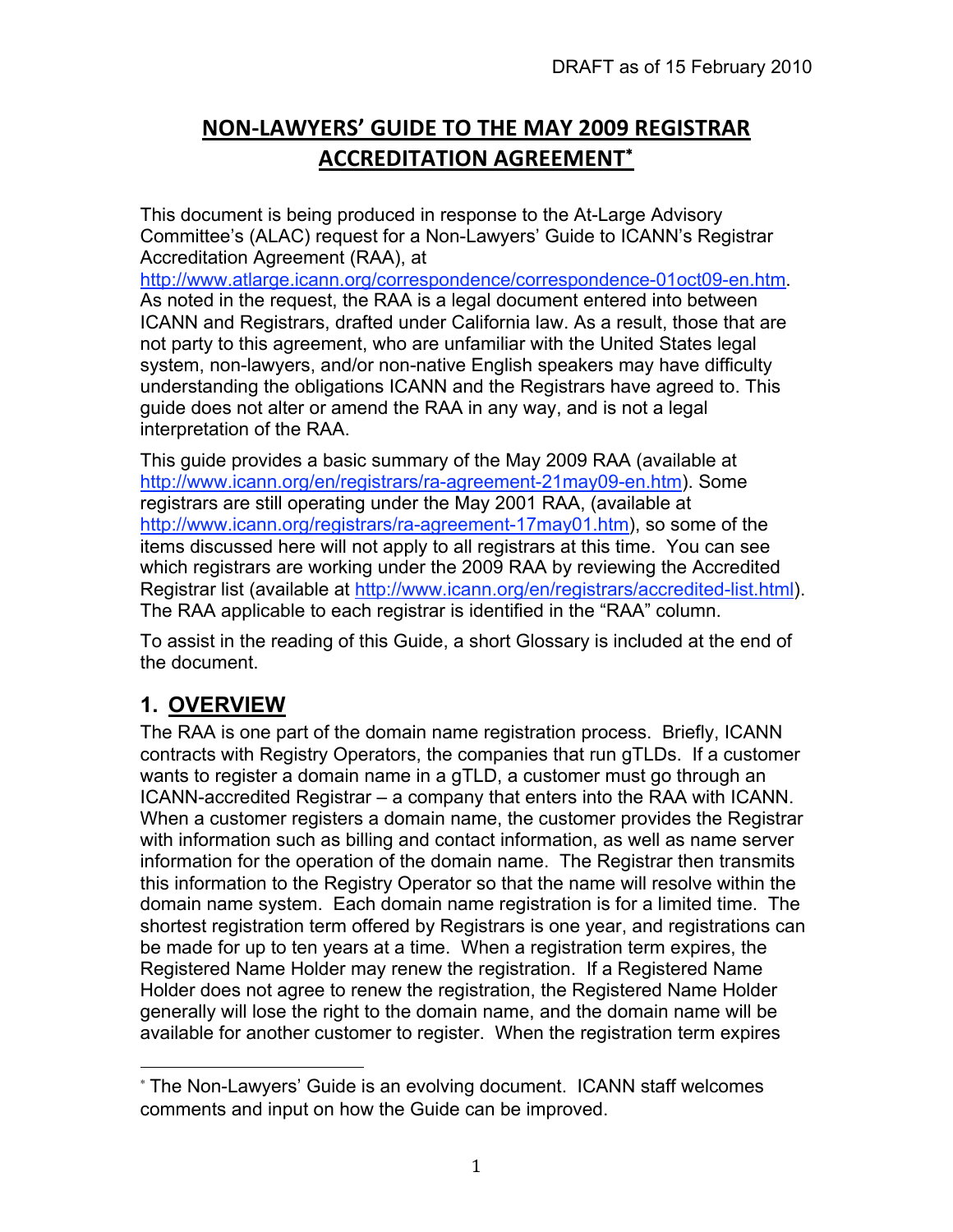and is not renewed, the domain name may ultimately be deleted by the Registrar, and the domain name will no longer resolve.

In order for a Registrar to be accredited by ICANN, the Registrar has to apply for accreditation, a process that is described in detail at http://www.icann.org/en/registrars/accreditation.htm. Briefly, the company applying for accreditation has to provide ICANN with information on business, technical and financial matters. The applicant has to also provide information on the persons who are the officers, directors and managers of the company. If the application is successful, the Registrar must, among other things, sign ICANN's standard RAA in order to complete the accreditation process.

Every ICANN-accredited Registrar must enter into the standard RAA with ICANN to offer registration functions in gTLDs. The RAA consists of multiple parts: (1) the main agreement; (2) appendices for each TLD the Registrar is accredited to operate within; and (3) the ICANN Logo License Appendix, which gives the accredited Registrar permission to use a special "ICANN Accredited Registrar" logo on the Registrar's site. While the main agreement and the Logo License Appendix are standard for each Registrar, Registrars can, but choose to not enter into every available TLD appendix. For example, a Registrar may decide to offer registrations in only a few of the available TLDs, such as .COM, .NET and .INFO, and to not offer registrations in other TLDs. In such a case, the Registrar may choose to only enter into TLD appendices for .COM, .NET and .INFO, though the Registrar may elect to add additional TLDs at a later time. A listing is available showing every TLD that each Registrar is accredited to offer registration services in, at http://www.icann.org/en/registrars/accredited-list.html. In this Guide, the term "relevant TLD" will refer to a TLD that a Registrar is accredited to offer services within. A Registrar will typically have a separate agreement with each Registry Operator that the Registrar is accredited within, and that agreement may include additional Registrar obligations.

Registrars may not make claims that they can provide Registered Name Holders with superior access to any relevant TLD in comparison to other Registrars.

Some ICANN-accredited Registrars may offer registration services for country code Top Level Domains (ccTLDs) such as .DE, .UK, and .ME. ICANN *does not* accredit registrars for ccTLDs, and the requirements of the RAA *do not apply* for registrations within those ccTLDs. Accreditation of registrars for ccTLDs is a matter of choice for the ccTLD Registry Operators – ccTLDs do not have to accredit registrars, and if they choose to accredit, ccTLDs may set their own standards and obligations for accreditation.

The RAA is a two-way street. In other words, both ICANN and the Registrar make commitments to each other in the agreement, and ICANN and the Registrar can each violate the agreement. Either ICANN or the registrar may be held liable for failure to comply with their respective obligations.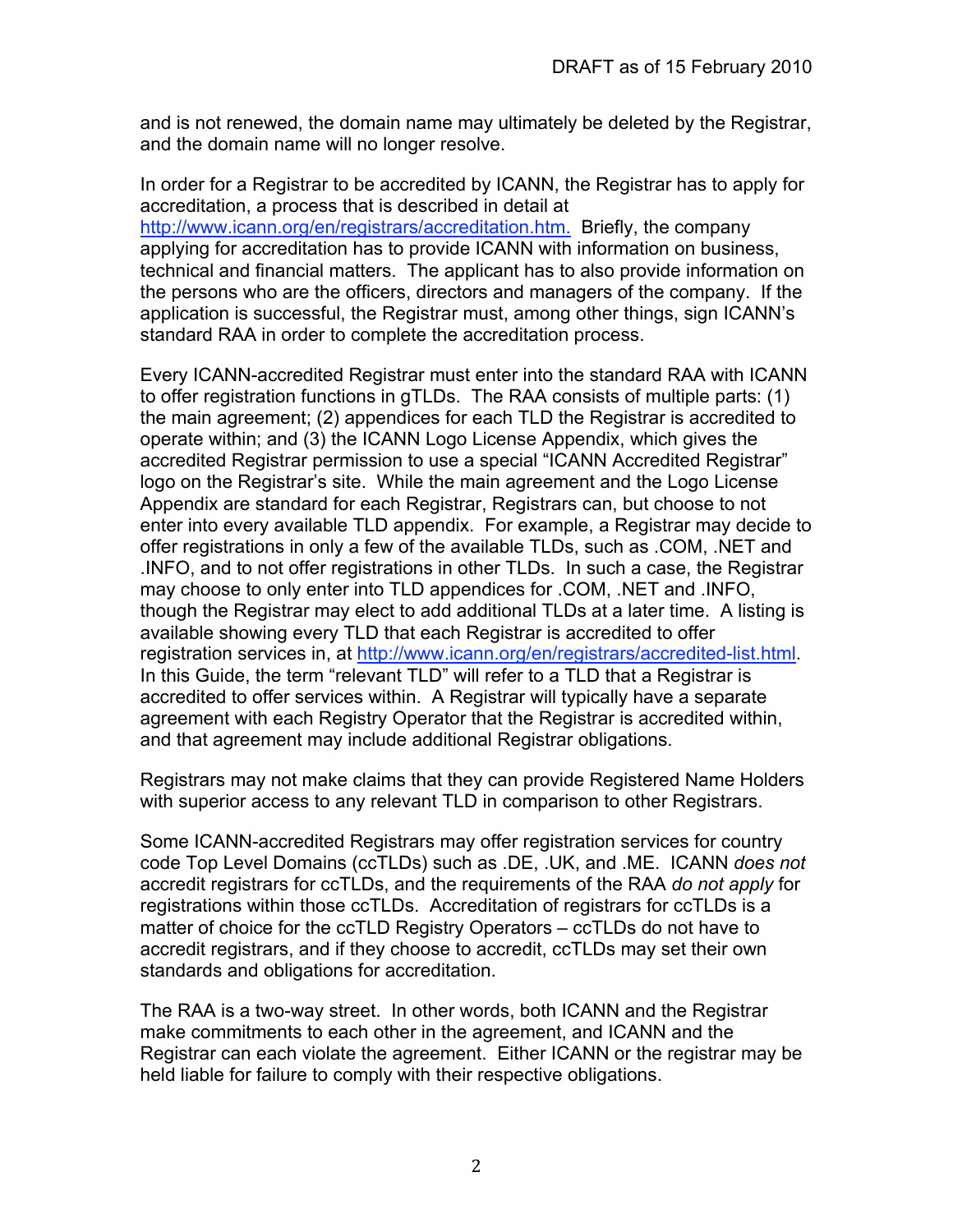As the RAA is between ICANN and a Registrar, no one else – including a Registered Name Holder – may sue ICANN or the Registrar to claim a violation of the RAA.

## **2. THE RAA**

The main agreement is divided into five sections:

- 1. Definitions
- 2. ICANN Obligations
- 3. Registrar Obligations
- 4. Procedures For Establishment Or Revision Of Specifications And Policies
- 5. Miscellaneous Provisions

While this guide generally follows the sections as set out in the RAA, some of the provisions are interrelated. This guide follows the discussion by topic, not necessarily as a section-by-section outline of the provisions.

## **2.1.Definitions**

The Definition section lays out certain terms that are used throughout the RAA. Without attempting to re-state all the definitions from this section, some key terms are described in the Glossary included at the end of this Guide.

## **2.2.ICANN Obligations**

Briefly, ICANN's obligations include providing the accreditation and granting the Registrar a license to state that the Registrar is accredited by ICANN. Registrars may request accreditation in additional TLDs during the term of the agreement. ICANN is also obligated to act in an open and transparent manner, apply standards equitably among Registrars, not restrain competition, and assure that a Registrar has adequate appeal procedures within ICANN.

## **2.3.Registrar Obligations**

As the Registrar Obligations section of the RAA contains many provisions detailing Registrars' obligations in relation to dealings with Registered Name Holders, this section of the Guide provides more detail than is provided within other sections.

Registrars have some basic obligations, such as Registrars are bound to follow ICANN policies and consensus policies, and to operate in accordance with the law. The RAA also specifically requires Registrars to abide by the Uniform Domain Name Dispute Resolution Policy, commonly referred to as the UDRP.

Registrars also have specific items on which they must provide notice to Registered Name Holders, including notifications of the end of a registration term, use of Registered Name Holder's Personal Data, and in some cases notices regarding escrowing of data for domain names registered through privacy or proxy registration services, described below. Registrars are also required to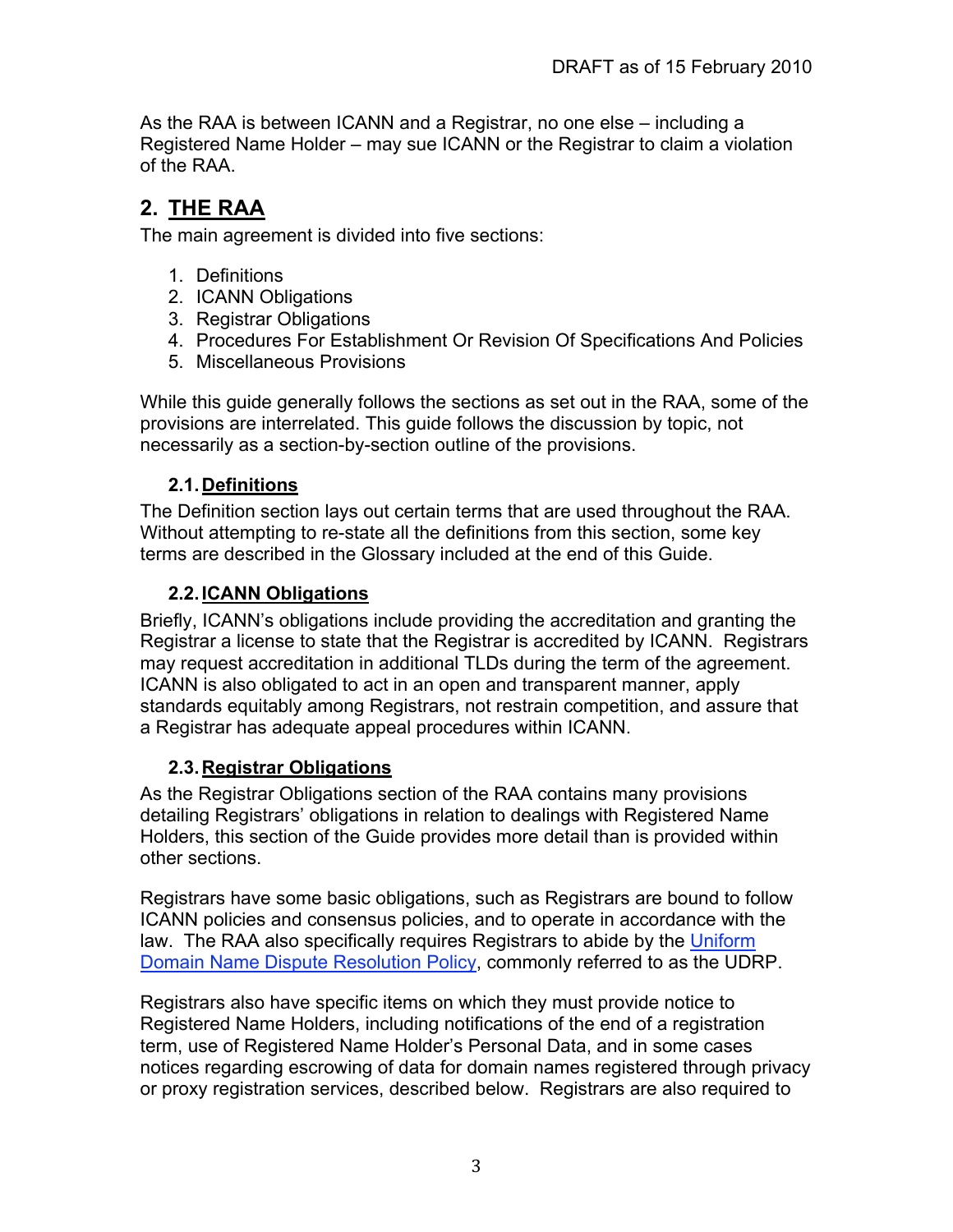post fees charged for recovery of registered names.

#### 2.3.1. Registrar Submission of Data to Registry Operators

For each relevant TLD, Registrars must submit certain data points relating to each Registered Name within a TLD:

3.2.1.1 The name of the Registered Name being registered;

3.2.1.2 The Internet Protocol (IP) addresses of the primary nameserver and secondary nameserver(s) for the Registered Name;

3.2.1.3 The corresponding names of those nameservers;

3.2.1.4 Unless automatically generated by the registry system, the identity of the Registrar;

3.2.1.5 Unless automatically generated by the registry system, the expiration date of the registration; and

3.2.1.6 Any other data the Registry Operator requires be submitted to it.

Registered Name Holders are normally required to provide the Registrar with information relating to nameservers (3.2.1.2 – 3), and there may be additional data required under Section 3.2.1.6 that the Registered Name Holder must provide. If the Registered Name Holder provides an update on these data points, the Registrar has five (5) days to provide the update to the Registry Operator.

The Registrars are also required to provide ICANN with an electronic database of all the data elements for all active registrations within a TLD if ICANN requests in the event of a technical failure or change in Registry Operator.

#### 2.3.2. Whois Data

The background of Whois services is not discussed in the RAA. For context, Registrars are required to make available specific contact and technical information related to every domain name registration under the Registrar's accreditation. That information, the Whois data, has to be publicly available, in a specific format and available on a designated "port" reserved for Whois data sharing, port 43, as well as on an interactive webpage. The Whois service is a tool used for many purposes, such as determining whether a domain name is available for registration, identifying the registrant of a domain name that has been associated with malicious activities, contacting domain name registrants on matters related to trademark protection, and verifying online merchants, to name a few.

Registrars are required to have an interactive web page and the port 43 Whois service available to the public to query free of charge. The RAA specifies certain data points that must be provided in response to a query: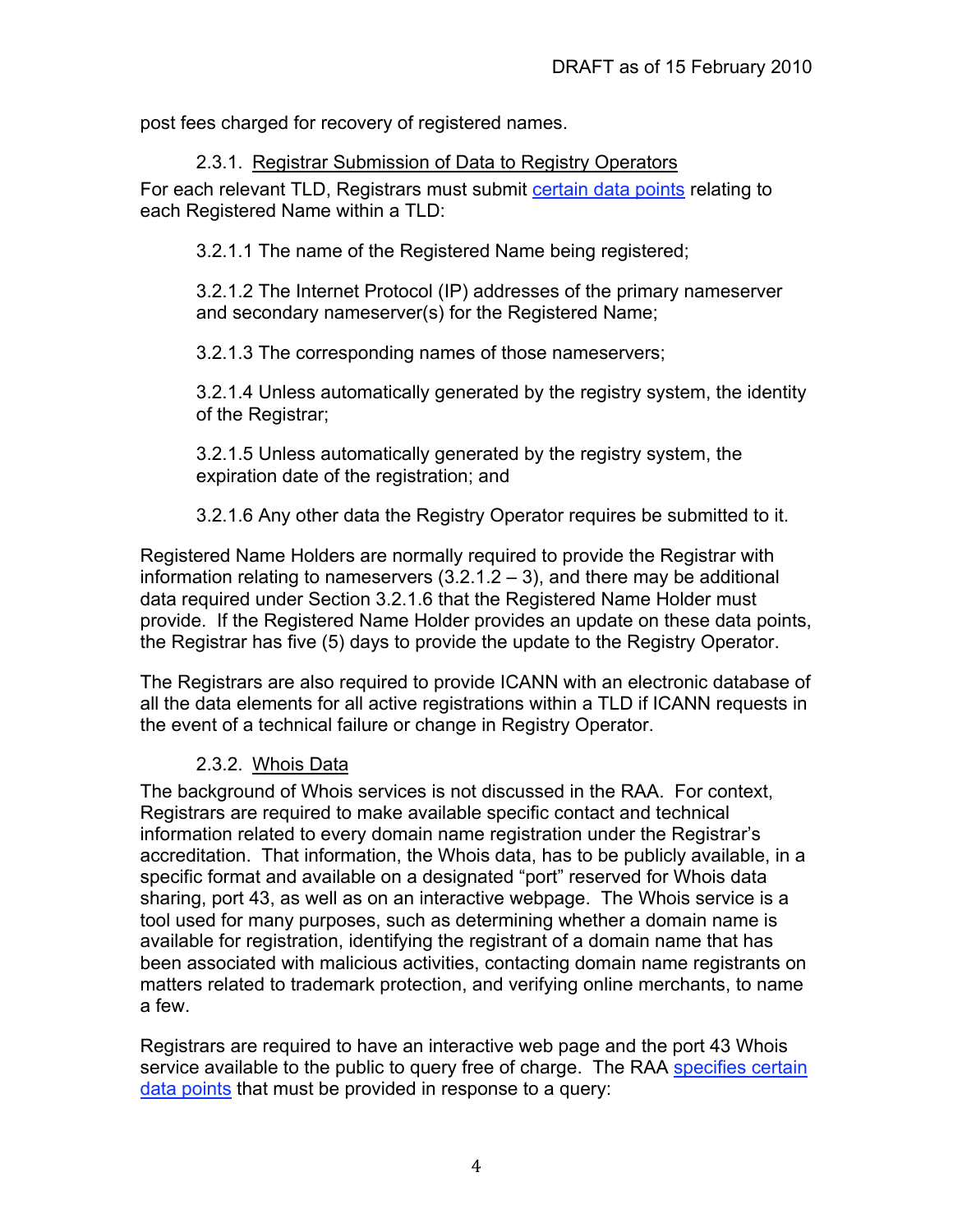3.3.1.1 The Registered Name;

3.3.1.2 The names of the primary nameserver and secondary nameserver(s) for the Registered Name;

3.3.1.3 The identity of Registrar (which may be provided through Registrar's website);

3.3.1.4 The original creation date of the registration;

3.3.1.5 The expiration date of the registration;

3.3.1.6 The name and postal address of the Registered Name Holder;

3.3.1.7 The name, postal address, e-mail address, voice telephone number, and (where available) fax number of the technical contact for the Registered Name; and

3.3.1.8 The name, postal address, e-mail address, voice telephone number, and (where available) fax number of the administrative contact for the Registered Name.

These data points are commonly referred to as Whois data. As discussed below, Registered Name Holders are required to provide a Registrar with timely updates to Whois data for a Registered Name. Upon receiving the update, a Registrar is to promptly update the Whois data. Registrars may contract out the maintenance of the public query function to a third party.

The RAA requires Registrars to provide bulk access to Whois data to third parties. When providing bulk access or access to the Whois data through the public query function, the Registrar is required to restrict use for high volume queries and other restrictions on uses of Whois data as specified in the RAA, including marketing activities and mass solicitations.

#### 2.3.3. Communications with Registered Name Holders

Registrars are required to maintain records of all communications with Registered Name Holders, as well as records of information provided to Registry Operators.

#### 2.3.4. Escrow of Registered Name Holder Data

A Registrar is required to maintain a database of all Whois data for all Registered Names registered through the Registrar's accreditation, as well as all data the Registrar submits to the Registry Operator. In addition, the Registrar must include in the database the name and (where available) postal address, e-mail address, voice telephone number, and fax number of the billing contact for each Registered Name.

The Registrar is required to escrow – or deposit with a third party in trust – this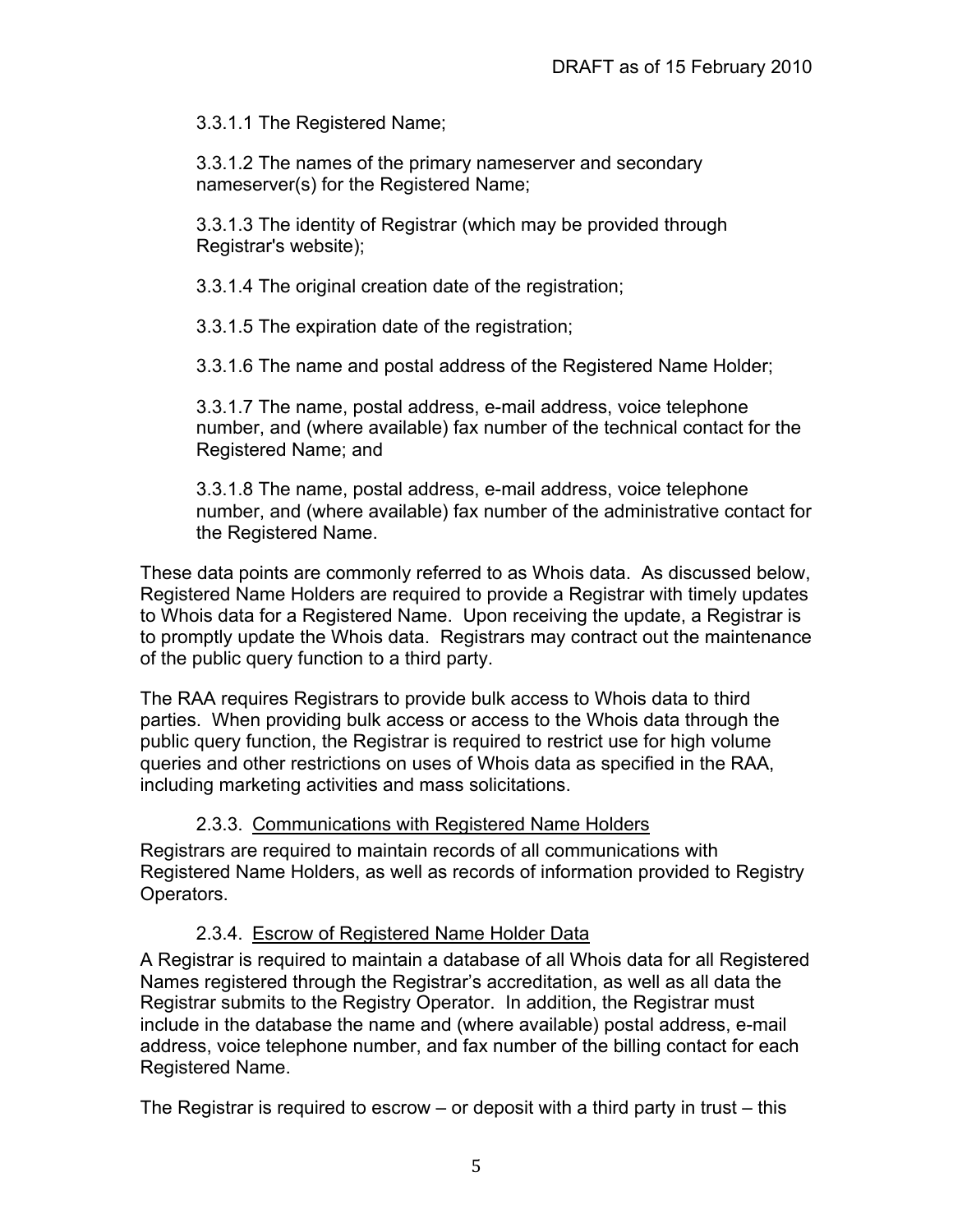complete database of data, referred to as "data escrow." The database may be released from escrow to assist the Registrar, ICANN or an assignee, if necessary, to provide Registrar Services. ICANN, the Registrar, and the data escrow company enter into an additional contract to specifically govern the terms of the data escrow process, a model of which is at

http://www.icann.org/en/rde/registrar-data-escrow-agreement-09nov07.pdf.

By way of background, there are some instances in which, a customer wanting to use a domain name might want to limit the amount of personal information that a Registrar makes available in a Whois query. To do so, the domain name may be registered through a privacy service (allowing a Registered Name Holder to replace some personal identifying information with the privacy service's information, such as using the privacy service's P.O. Box in place of the Registered Name Holder's home or business address) or a proxy service, a service that registers the domain name and licenses the use of the domain name to a customer. When a proxy service is used, the proxy service is the Registered Name Holder, and therefore the proxy service's information is used for most or all of the required data points.<sup>1</sup> Despite that fact that the RAA includes provisions relating to the use of privacy or proxy services, ICANN has never taken a position in favor of or in opposition to privacy or proxy services.

When a Registered Name is registered through a privacy or proxy registration service, that affects the information that is placed in the database, the RAA requires that a Registrar offering a privacy or proxy service must do one of two things: The Registrar must either (1) include in the database the customer's name and postal address, e-mail address, and voice telephone number in addition to the proxy or privacy registration service's information, or (2) at the time that a customer elects to use a privacy or proxy registration service, display a notice that the customer's data is not being escrowed. When a customer's data is not being escrowed, only the contact information associated with the privacy or proxy registration service will be escrowed. If a customer's data is not escrowed and only the information of the proxy or privacy service is maintained in the database, in the event of Registrar or Registry failure future notices might only be sent to the contact information of the privacy or proxy service and not to the customer.

ICANN has rights to access and review the data the Registrar is required to maintain. However, ICANN is restricted from disclosing the contents of the data except as allowed by an ICANN specification or policy.

2.3.5. Registrar Business Dealings with Registered Name Holders The RAA imposes many requirements on a Registrar's business dealings, including its dealings with Registered Name Holders.

THE RAA does not set out this discussion on proxy/privacy registration. It is provided in this Guide to give context.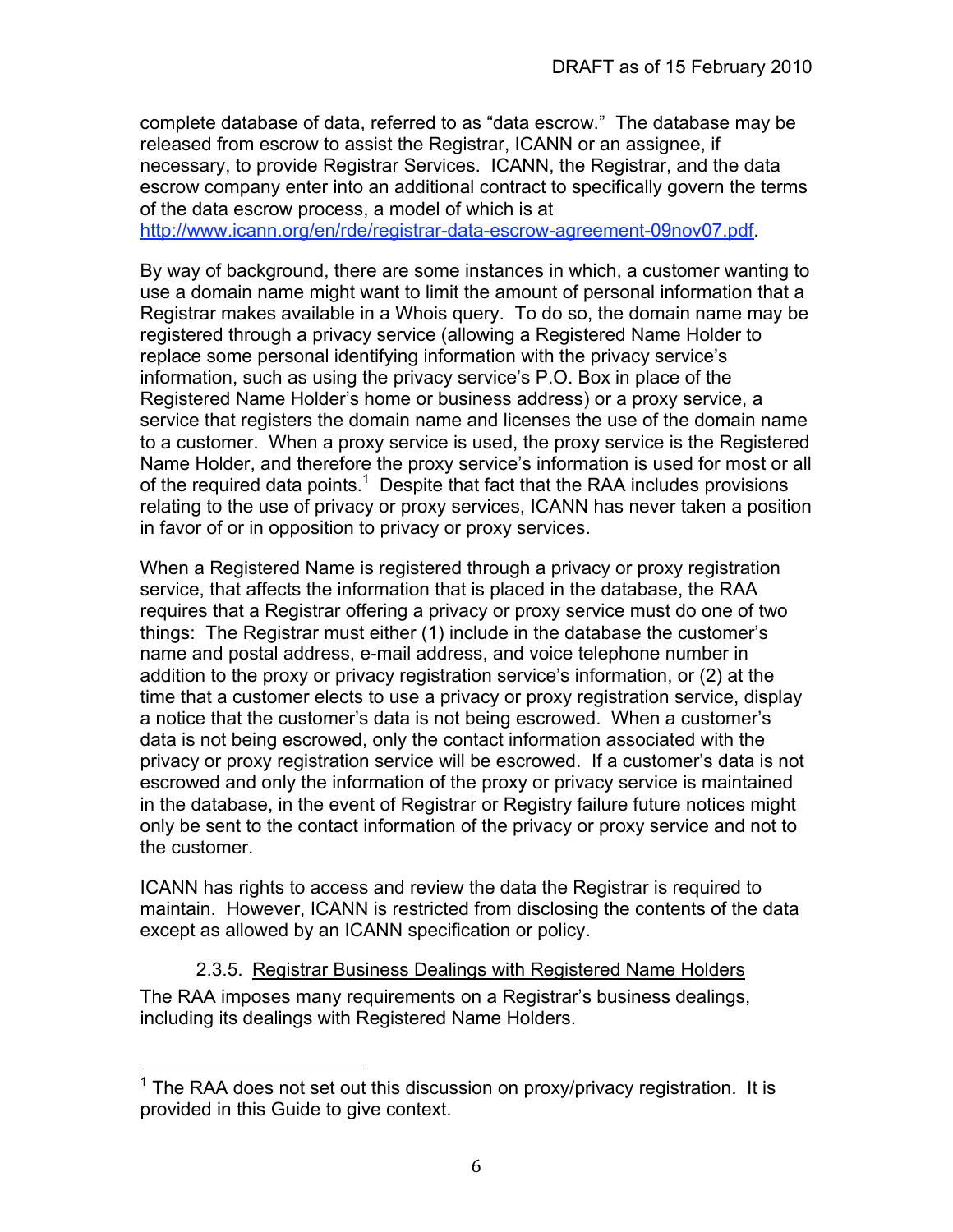Section 3.7.4 of the RAA requires that a Registrar may not activate a Registered Name until it receives reasonable assurance that the registration fee will be paid.

The RAA describes the actions the Registrar may take at the conclusion of the registration period if a Registered Name Holder has not provided consent to renew the registration, including the Registrar cancelling the registration at the end of the current registration term. If the Registered Name Holder or someone acting on behalf of the Registered Name Holder did not consent to renewal, the Registrar must make sure that a Registered Name is deleted from the Registry database within 45 days of the end of the registration term.

This obligation to delete the domain name is not absolute. Section 3.7.5.1 of the RAA sets forth a list of potential "extenuating circumstances," that, when they pertain, allow the Registrar to renew the domain name even without the consent of the Registered Name Holder. These circumstances include the Registered Name being subject to a UDRP<sup>2</sup> action, court order, bankruptcy proceeding, or billing dispute, among other items. The Registrar must keep a record of reasons why the Registrar renewed a registration without the consent of a Registered Name Holder. Registrars also have the ability to insert additional terms into their agreements with Registered Name Holders that modify the Registrar's deletion requirements.

Registrars have to provide each new Registered Name Holder with notice of the Registrar's deletion and auto-renewal policies. If the Registrar's deletion policy changes during the time of the registration agreement, the Registrar has to make efforts to inform the Registered Name Holders of those policy changes. Details of the deletion and auto-renewal policies have to be displayed on any website the Registrar operates for domain name registration and renewal, and the Registrar should also state on those sites any fee that will be charged for the recovery of a domain name during the Redemption Grace Period (the 30-day period of time during which the name is in "Pending Delete" status with the Registry). $3$ 

If a Registered Name is the subject of a UDRP dispute at the time of deletion or expiration of the registration, the UDRP complainant has the right to renew (or restore, in the case of a deletion) the domain name. If the complainant renews or restores the name, the Registrar must place the name in a HOLD or LOCK status,<sup>4</sup> and must modify the Whois information to show that the name is subject

<sup>2</sup> The UDRP is briefly described in the Glossary at the end of this Guide. <sup>3</sup> A graphic representation of the life cycle of a typical gTLD Registered Name is located at http://www.icann.org/en/registrars/gtld-lifecycle.htm. This diagram may be useful to refer to for more information on the post-expiration status of domain names.

<sup>4</sup> There are formal technical names for domain name statuses, arising out of the community-based Internet draft Request for Comments. The statuses required here are set by the Registrar. When a registration is in one of these statuses, a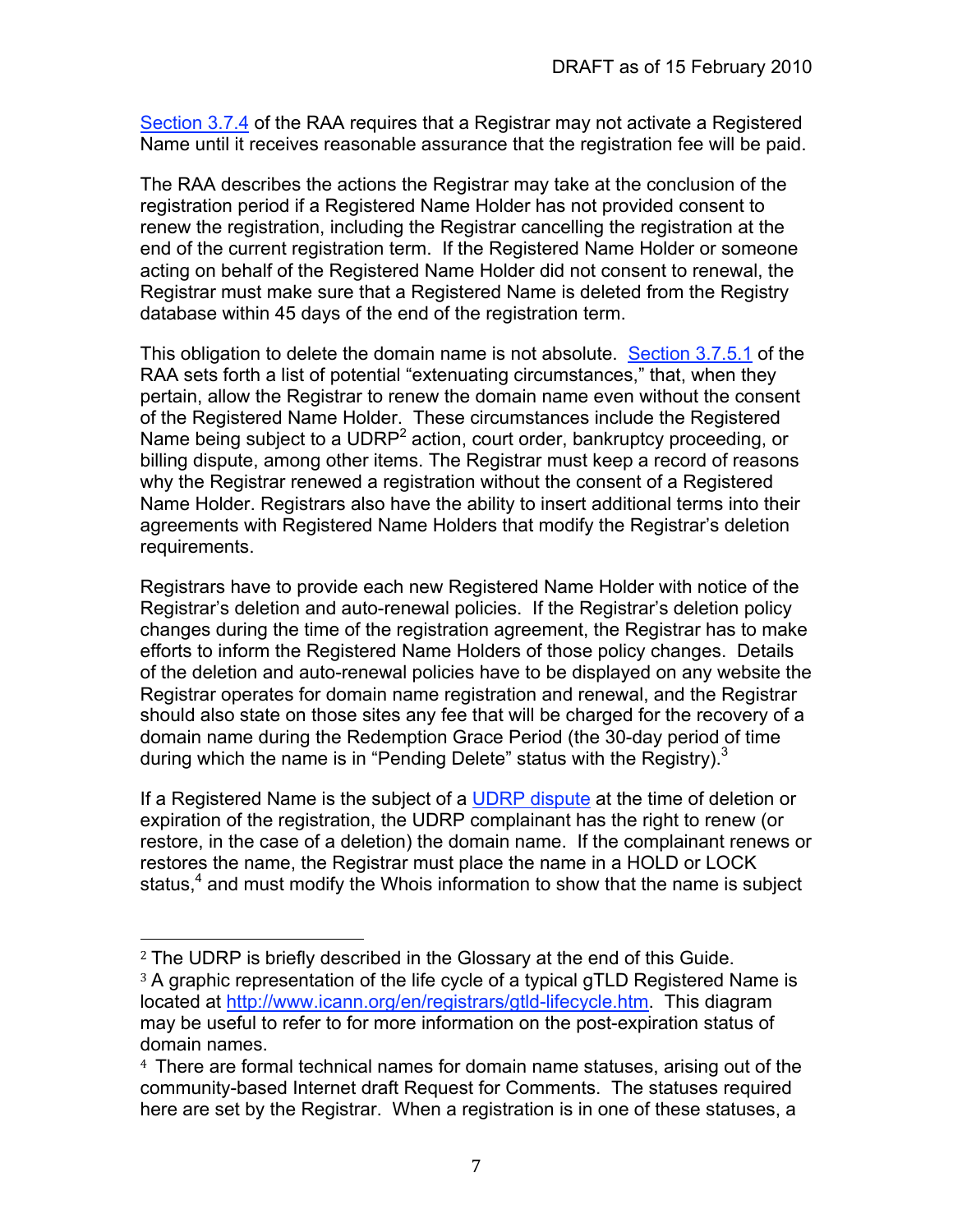to dispute. Section 3.7.5.7 of the RAA also provides for a right for the original Registered Name Holder to recover or renew the name in the event the UDRP complaint is terminated without decision, or the UDRP complaint is decided in favor of the original Registered Name Holder.

### *2.3.5.1. The Registrar/Registered Name Holder Agreement*

Registrars are required to enter into electronic or paper registration agreements with all Registered Name Holders. According to the RAA, the Registrar/Registered Name Holder Agreement must include – at minimum – the following items (as stated at Sections  $3.7.7.1 - 12$  of the RAA):

- The Registered Name Holder must provide "accurate and reliable contact details" *and* must "promptly correct and update them" during the registration term. The details required are stated in Section 3.7.7.1: "the full name, postal address, e-mail address, voice telephone number, and fax number if available of the Registered Name Holder; name of authorized person for contact purposes in the case of a Registered Name Holder that is an organization, association, or corporation; and the data elements listed in Subsections 3.3.1.2, 3.3.1.7 and 3.3.1.8."
- If a Registered Name Holder intentionally provides inaccurate or unreliable information, intentionally fails to promptly update the information, or fails to respond within fifteen (15) days to Registrar inquiries about the accuracy of the contact details, the Registered Name Holder will be in material breach of the agreement and the registration may be cancelled.
- Whoever is listed as the Registered Name Holder must provide full contact information, and is the Registered Name Holder of record. Sometimes a Registered Name Holder may register a domain name and then allow another person to use the domain name (such as a website designer registering a domain name for a client). If this happens, and the person actually using the name did not enter into the Registrar/Registered Name Holder Agreement (referred to as a "third party" in the RAA), the Registered Name Holder could be accountable for wrongful use of the domain name by the third party. This will happen if the Registered Name Holder is provided with "reasonable evidence of actionable harm" from the third party's use of the domain name. In that situation the Registered Name Holder will "accept liability for harm caused by wrongful use of the Registered Name," unless the Registered Name Holder promptly discloses the user's identity and current contact information provided by the end user.

<u> 1989 - Andrea San Andrea San Andrea San Andrea San Andrea San Andrea San Andrea San Andrea San Andrea San An</u> domain cannot be deleted and the registration cannot be modified. The Registrar must remove the HOLD or LOCK status in order for any modification to occur.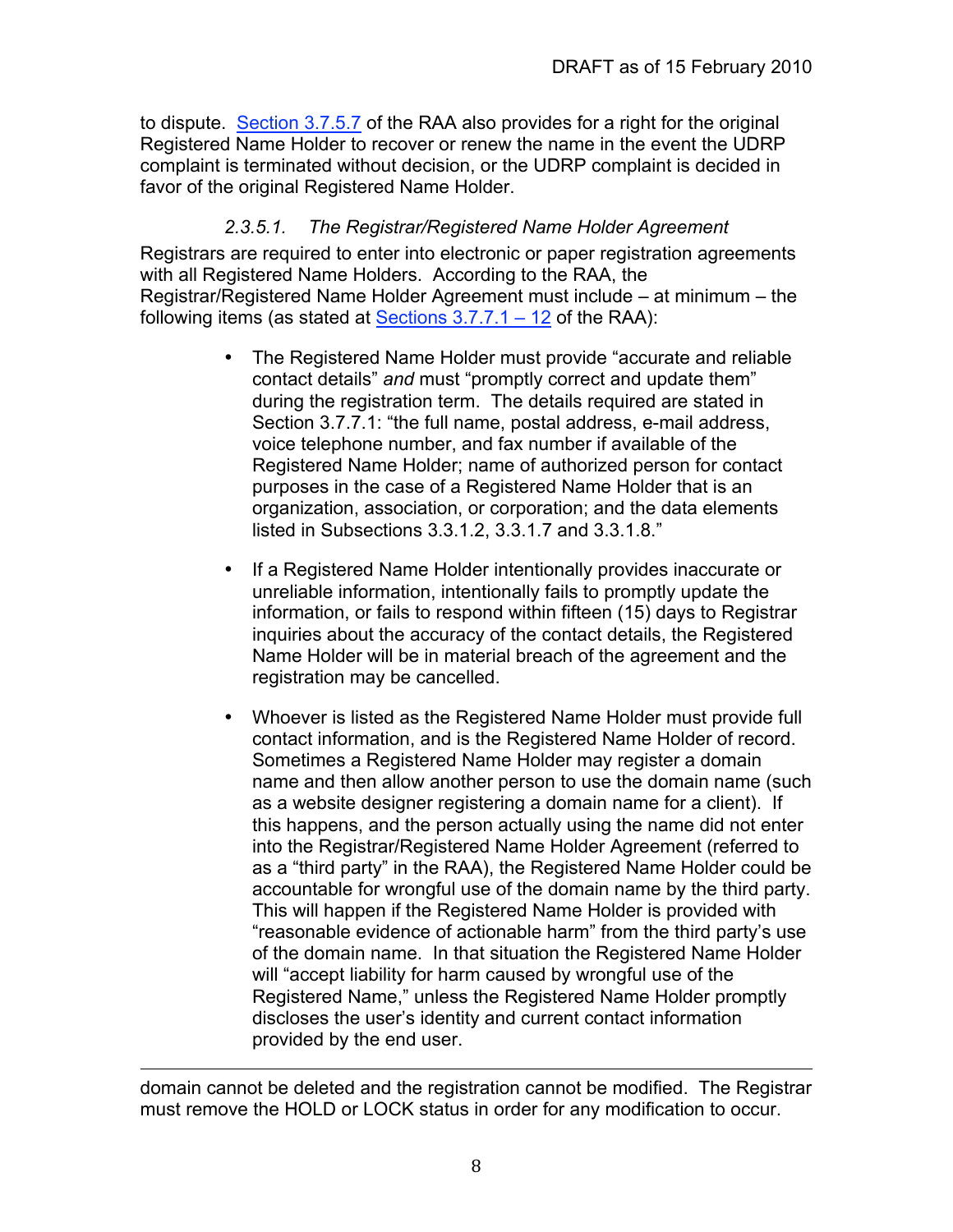- The Registrar must provide notice of how it intends to use data provided by the Registered Name Holder and who will receive the Registered Name Holder's data. The Registrar must also provide notice of how Registered Name Holders may access and update data. Additionally, the Registrar must identify which data points the Registered Name Holder must provide to the Registrar, and what information can be provided on a voluntary basis. The Registered Name Holder must consent to all of these data processing terms.
- If a Registered Name Holder provides the Registrar with Personal Data on behalf of any person who did not enter into the Registrar/Registered Name Holder Agreement (the "third party" discussed above), the Registered Name Holder must confirm that it (1) provided those third-party individuals with the same data processing notices that the Registrar provides, and (2) received the same consents from the third party regarding the Registrar's data processing terms.
- A Registrar may only process the Registered Name Holder's data as stated in the data processing notices described above.
- A Registrar has to agree that it will take reasonable precautions to protect the Registered Name Holder's data from "loss, misuse, unauthorized access or disclosure, alteration, or destruction."
- Registered Name Holders must represent that: "to the best of the Registered Name Holder's knowledge and belief, neither the registration of the Registered Name nor the manner in which it is directly or indirectly used infringes the legal rights of any third party." This means that the Registered Name Holder must represent to the Registrar that the domain name is not being registered for use in a way that would violate the legal rights of others. An example of this "infringement" could be a registration of a domain name that infringes a trademark held by someone that is not the Registered Name Holder.<sup>5</sup>
- If there is a dispute in connection with the use of the registered name, the Registered Name Holder must agree to jurisdiction of the courts both where the Registrar is located (often stated on the website or in the Registrar/Registered Name Holder Agreement) and the courts of the "Registered Name Holder's domicile." "Domicile" is a word with legally-specific meaning, but typically will

<sup>&</sup>lt;sup>5</sup> There are many other potential ways to "infringe the legal rights" of others, and potential Registered Name Holders are encouraged to seek independent advice if they are concerned that the registration or use of a domain name may violate someone else's rights.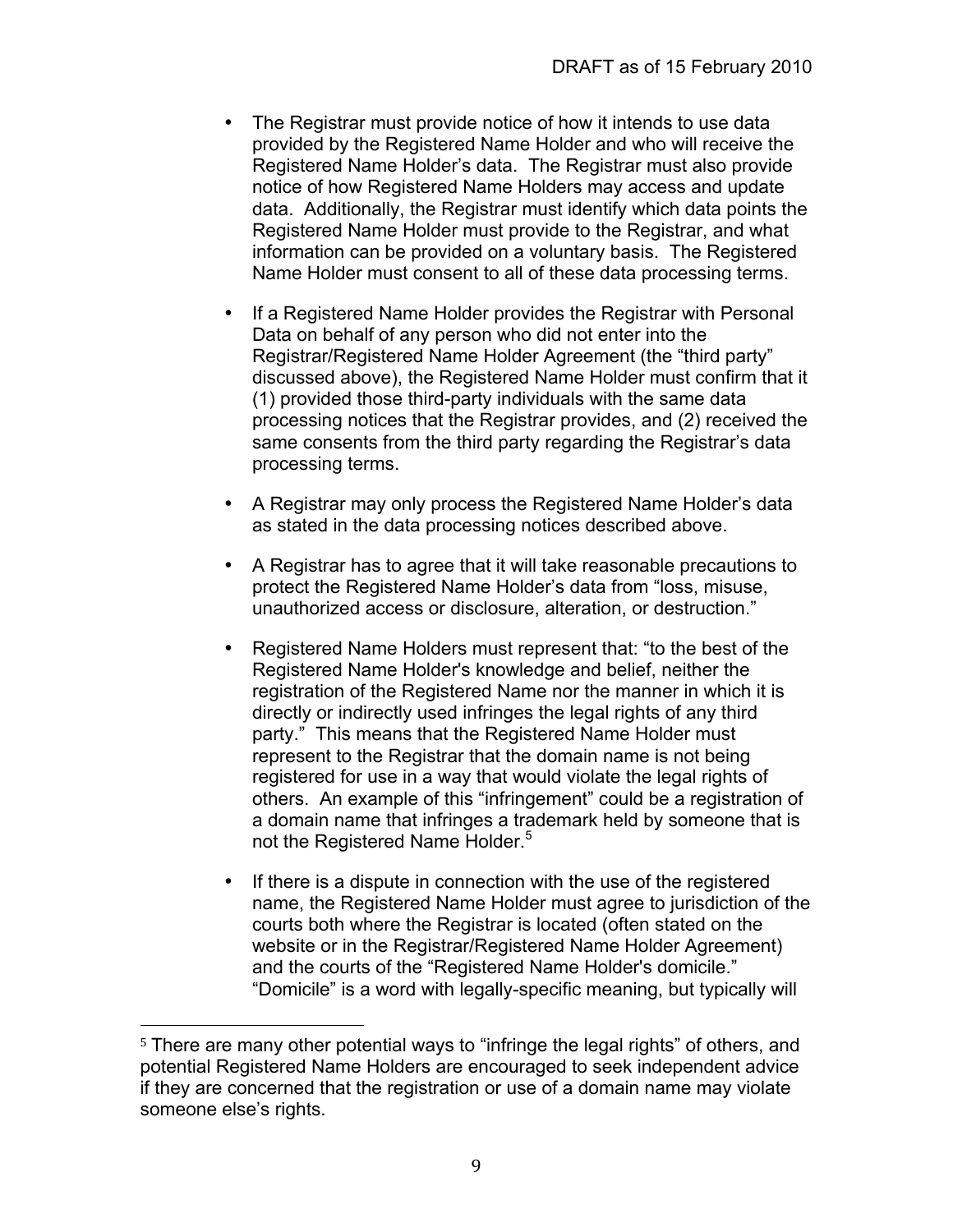be the location the Registered Name Holder provides to the Registrar in the required Personal Data. Agreeing to jurisdiction means that the Registered Name Holder agrees that the courts in either of those locations have the power to decide these types of cases. $^6\,$ 

- The Registered Name Holder must agree that its registration is subject to "suspension, cancellation, or transfer" for the reasons stated in Section 3.7.7.11. Those reasons include: if an ICANN adopted specification or policy requires it or if a registrar or registry procedure requires it "to correct mistakes by Registrar or the Registry Operator in registering the name or for the resolution of disputes concerning the Registered Name." For example, the UDRP is an ICANN adopted policy that specifies that an administrative panel hearing a domain name dispute could order that a domain name registration be suspended, transferred or cancelled, and the Registered Name Holder has to agree that this is a possibility.
- The Registered Name Holder shall "indemnify and hold harmless the Registry Operator and its directors, officers, employees, and agents from and against any and all claims, damages, liabilities, costs, and expenses (including reasonable legal fees and expenses) arising out of or related to the Registered Name Holder's domain name registration." At its simplest, this means that if the Registry Operator (or its employees, etc.) for the registered name is sued because of the Registered Name Holder's domain name registration, the Registered Name Holder will pay the Registry Operator for all fees and expenses in defending against the suit as well as pay for any judgments or liabilities awarded. This "indemnification" is not solely limited to court cases.

## *2.3.5.2. Verification of contact information*

As described in more detail below, there are specifications and policies that may be created and that apply to the Registrars. Some of the specifications or policies may address a Registrar's obligation to verify the contact information supplied by the Registered Name Holder when the domain is first registered, as well as setting out requirements for periodic re-verification of contact information. Registrars are required to follow any such specifications and policies provided they are commercially practicable.

Registrars are also required to take "reasonable steps" to verify contact information in the event *any* person notifies the Registrar that contact information

<sup>6</sup> There could be other jurisdictions that are able to decide a dispute about the use of a registered name, but those additional jurisdictions are not specified in the RAA.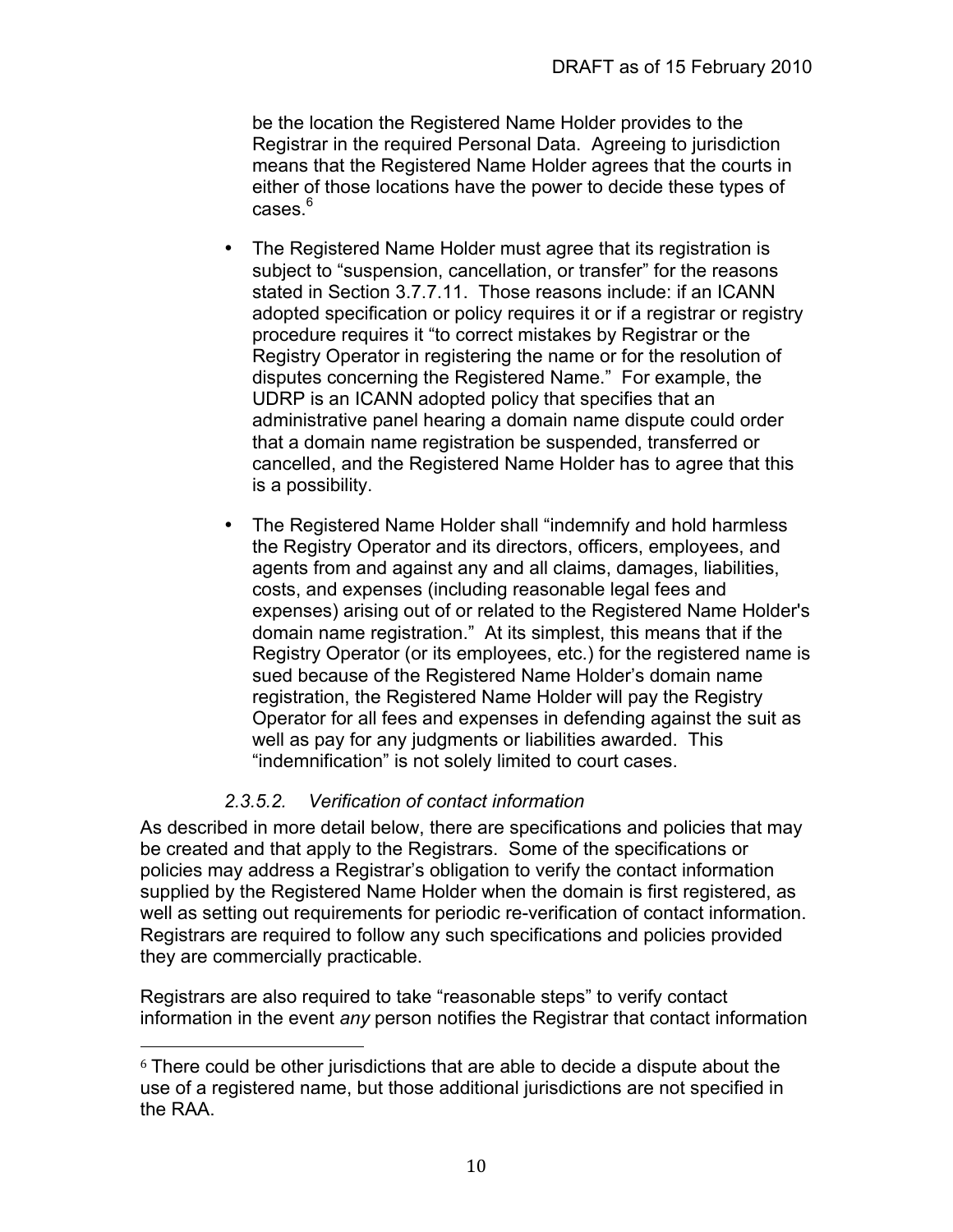for a Registered Name is inaccurate. The Registrar also has obligations to act to correct inaccuracies in contact information that the Registrar becomes aware of, even if the inaccuracy was not reported by anyone.

The Registrar must also maintain proper contact information for itself, including a valid email and mailing address. This contact information must be posted on the Registrar's website.

## *2.3.5.3. Registration Service fees*

The RAA does not impose limitations on the fees that Registrars may charge to Registered Name Holders for registration services.

### 2.3.6. Registrar Fees to ICANN

The RAA specifies that Registrars are obligated to pay to ICANN annual fees as well as variable fees. The RAA sets out the terms of payment of fees.

#### 2.3.7. Registrar Obligations for the Acts of Others

### *2.3.7.1. Common controlling interest*

When entities apply for accreditation, they are required to provide ICANN with information about the ownership and management of the proposed Registrar. It has become common for multiple companies sharing a common controlling interest (such as the same "parent" company or same persons listed as owners) to apply for separate accreditation. These Registrars are separate legal entities with separate RAAs, however the May 2009 RAA adds some additional obligations on the Affiliated Registrars because of the close relationship between the affiliated companies. Not all Registrars have Affiliated Registrars.

The RAA sets out conditions where a Registrar under a common controlling interest with its Affiliated Registrars will be in breach of the RAA based on the acts of two or more of those Affiliated Registrars.

#### *2.3.7.2. Reseller arrangements*

The 2009 RAA also imposes new obligations on Registrars working with Resellers – persons or entities that the Registrar contracts with to bring in customers and in some cases to provide some registrar services. The 2009 RAA requires Registrars to include specific items in the Registrar/Reseller Agreements, including: prohibiting the Reseller from making representations that it is accredited by ICANN; requiring that all Reseller registration agreements include all provisions that the Registrar is required to include in its Registrar/Registered Name Holder Agreement; requiring the posting of all links to all ICANN websites that the Registrar is obligated to post; and identification of the sponsoring Registrar. The Reseller is also required to make sure that that if a customer is using a Reseller's privacy or proxy registration service for a domain name registration, the Reseller does one of the following three things: (1) deposit the identity and contact information of the customer with the Registrar; (2) deposit the identity and contact information in escrow; or (3) post a notice to the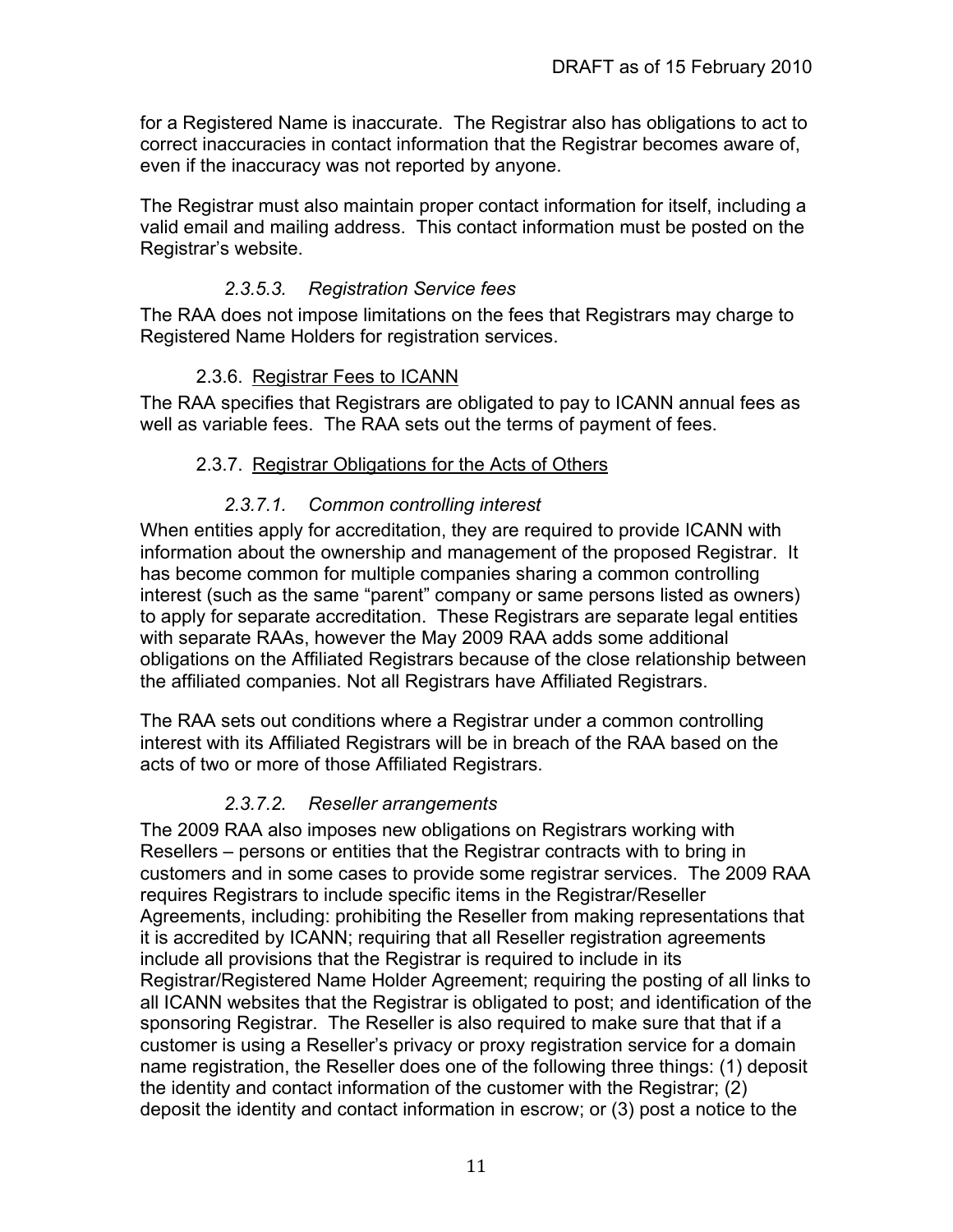customer that their contact information is not being escrowed.

The RAA also requires the Registrar to take compliance and enforcement action against a Reseller violating any of the required provisions.

## 2.3.8. Registrar Cooperation with ICANN

Registrars will now be required to complete a training course, developed in consultation with Registrars and provided by ICANN, on Registrar obligations. Upon reasonable notice (set out in the RAA), Registrars are also required to cooperate with ICANN compliance audits, provide information to ICANN in a timely fashion, and allow requested physical site visits by ICANN, as well as independent third-party accounting verification audits of Registrar's books and records. In addition, if ICANN, in consultation with Registrars, creates content identifying Registered Name Holder rights and responsibilities, the Registrars are required to post a link to the webpage containing that content.

#### **2.4.Procedures For Establishment Or Revision Of Specifications And Policies**

As mentioned above, Registrars are required to comply with ICANN specifications and policies, including those that are established or revised during the term of the RAA. The RAA sets out the topics of specifications and policies that may be later established and revised, including items related to the interoperability and stability of the DNS, resolution of domain name disputes, allocation of registered names, and prohibitions on Registrar warehousing of registered names. The topics are specific and are not easily summarized or condensed; however the important point is that there are many areas where a Registrar has ongoing obligations to comply with revisions and new specifications and policies created during the term of the RAA, even if the terms of those specifications and policies are not specifically written into the RAA. ICANN must provide the Registrar a reasonable period of time after notice is given to comply with a newly established specification or policy.

Some of these specifications and policies are referred to as "Consensus Policies", and are established "based on a consensus among Internet stakeholders represented in the ICANN process." The Registrar is required to follow these Consensus Policies just as the Registrar is required to follow other ICANN specifications and policies. There may be times, however, when the Registrar does not believe that "consensus" existed to support the creation of the policy, and therefore believes that it does not have to comply with the Consensus Policy. The RAA therefore sets out a procedure for a Registrar to dispute whether consensus exists, and therefore whether the Registrar is required to follow the specification or policy at issue. Sections 4.3 and 4.4 of the RAA contain a substantial amount of very specific information related to the creation of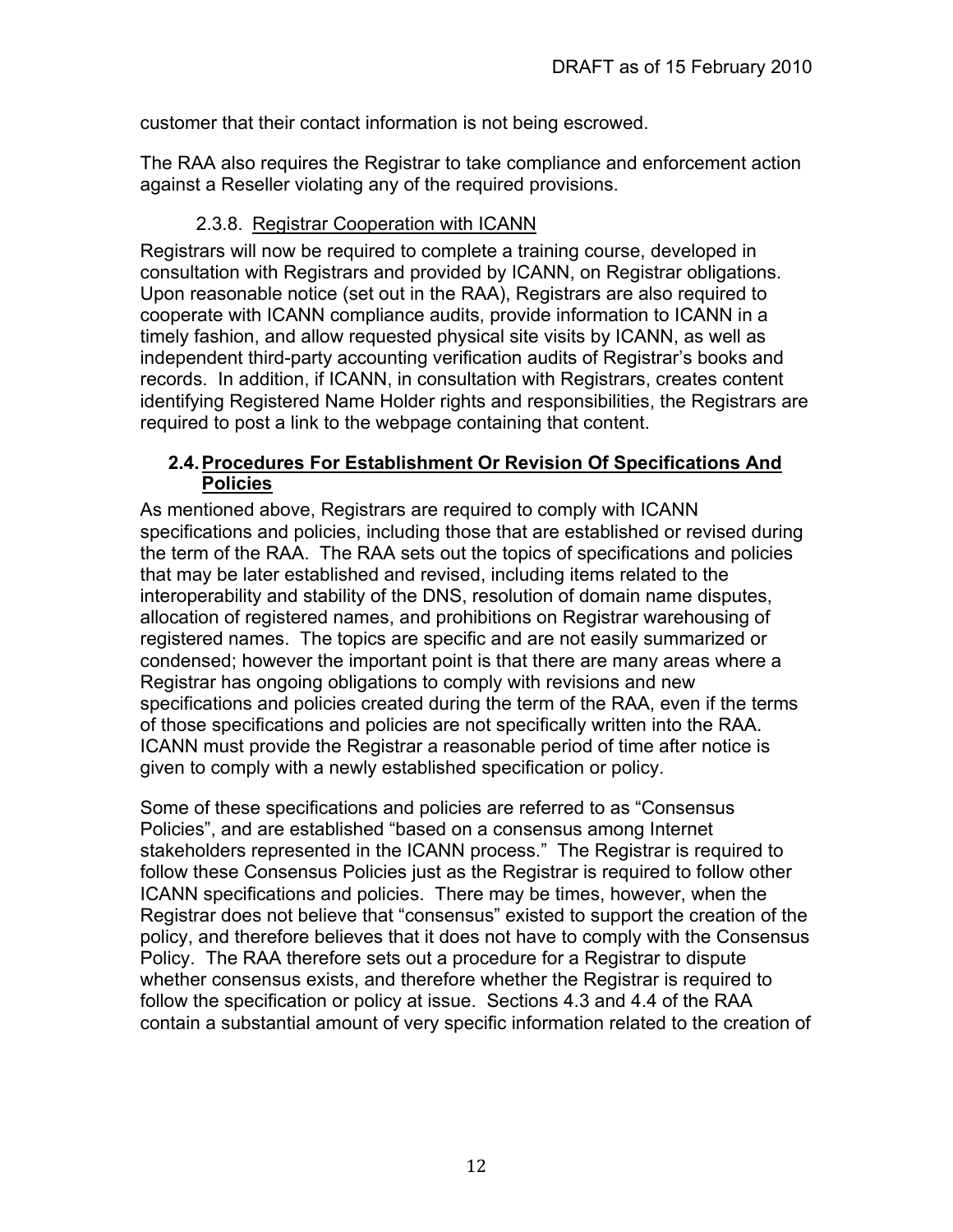Consensus Policies and the timing of the dispute process.<sup>7</sup>

## **2.5.Miscellaneous Provisions**

Section 5 of the RAA sets out a variety of provisions that mainly focus on the resolution of disputes under the RAA, the termination of the RAA, and the type of relief that ICANN or the Registrar may seek through a lawsuit or arbitration that is initiated under the RAA. Some of the notable portions of Section 5 are:

## 2.5.1. Termination

The RAA has a five (5) year term, and if a Registrar requests to renew its RAA at the end of the five year term, ICANN will allow a renewal, but only if the Registrar is in compliance with its obligations under the RAA. As happened in 2009, there is the possibility that the RAA may be revised again. If that happens, the Registrar may request to – but does not have to – enter into the "new" RAA, even if the Registrar's current agreement has not yet ended. When the five-year term expires and the Registrar renews the RAA, the Registrar will have to enter into the most recent version of the RAA available at the time of renewal.

A Registrar may terminate the RAA at any time prior to the termination of the RAA by giving ICANN thirty (30) days written notice.<sup>8</sup>

ICANN may only terminate the RAA under the specific circumstances set out under Section 5.3, including if a Registrar: makes material misrepresentations in its application for accreditation; faces a conviction or legal judgment related to fraud or similar offenses; is subject to governmental discipline for the misuse of the funds of others; and fails to cure a breach of the RAA that was identified in a notice of breach from ICANN. ICANN also may terminate a Registrar's accreditation when the Registrar becomes bankrupt or insolvent, or when the Registrar is engaging in action that ICANN determines to endanger the operational stability of the Internet. In all situations other than insolvency, ICANN must give fifteen (15) days notice of the termination. For situations involving the operational stability of the Internet, ICANN may suspend an RAA for up to five (5) days while ICANN seeks emergency relief from the courts.

If a Registrar receives a termination notice, the Registrar may challenge the termination through the filing of an arbitration. $9$  A Registrar may also request that

information about specific procedures can be found in the De-Accredited Registrar Transition Procedure, at

http://www.icann.org/en/processes/registrars/de-accredited-registrar-transitionprocedure-01oct08.pdf.

<sup>9</sup> Arbitration is a private method for dispute resolution, as opposed to the public method of filing a lawsuit in a court. Arbitrations are typically faster, more

<sup>7</sup> For examples of Consensus Policies that have been created within ICANN, see the policies identified at http://www.icann.org/en/general/consensus-policies.htm. <sup>8</sup> ICANN has specific processes it follows to assist in the orderly transition of registrations in the event of a termination of a Registrar's accreditation. Further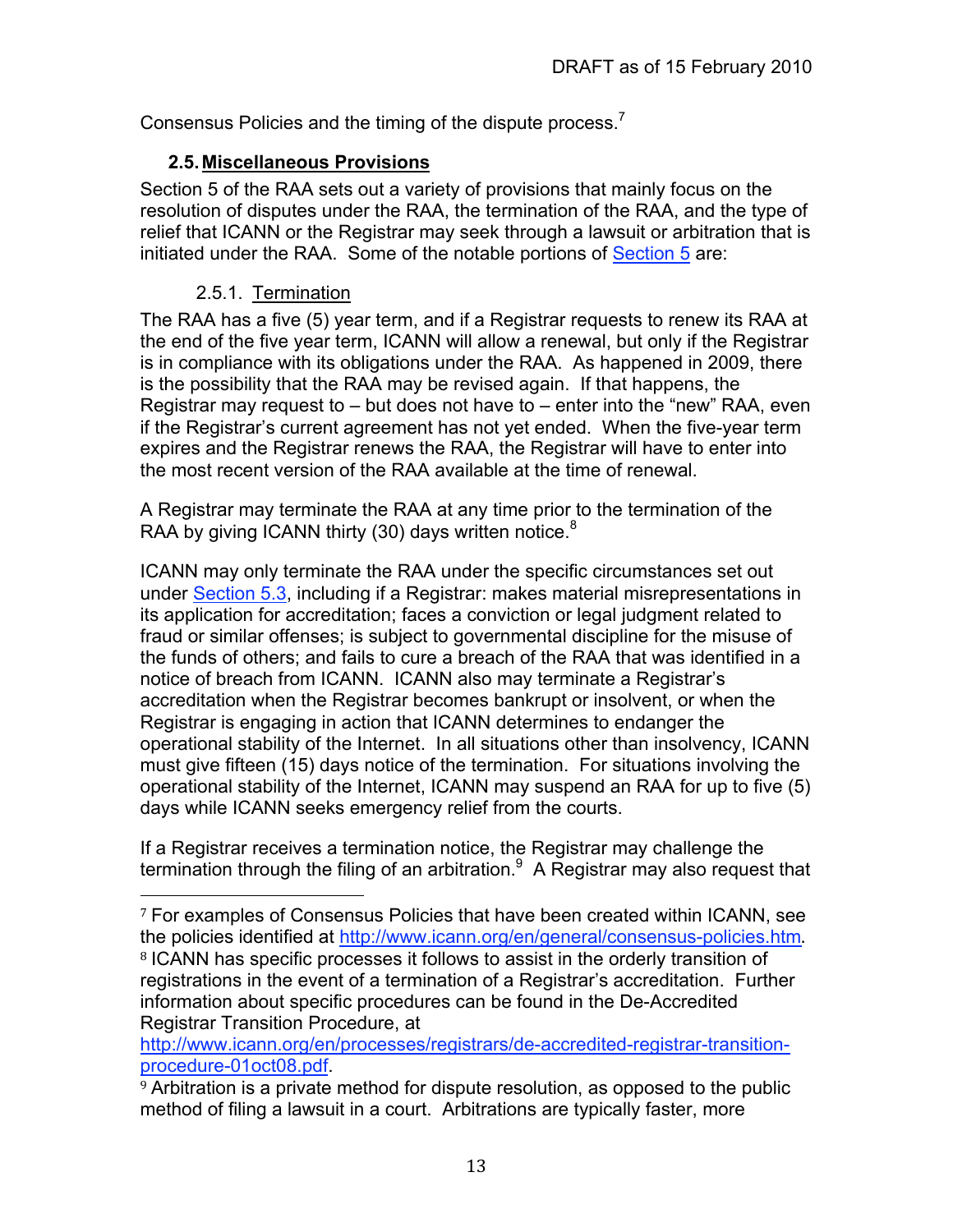the arbitrators stay the termination – in other words, allowing the Registrar to continue operating as an accredited Registrar – until a final decision is made in the arbitration. The arbitrators may only issue a stay and allow the Registrar to continue its business if it is shown that the continued operation of the Registrar would not be harmful to consumers or the public interest, or if the arbitrators identify a separate manager (not associated with ICANN or the Registrar) to manage the Registrar operations until the arbitrators issue a decision. Unlike previous versions of the RAA, ICANN may ask the arbitrators to "lift" the stay and terminate Registrar operations before the arbitration is completed. The RAA sets out additional requirements on how and where the arbitration is to be conducted. In addition, the RAA allows for either ICANN or the Registrar to file court proceedings regarding a dispute related to the RAA. The RAA places limits on the monetary amounts that an arbitration panel or a judge may impose on either party in a lawsuit or arbitration.

ICANN may take other compliance actions against the Registrar without resorting to termination of the RAA. For example, ICANN has the right to suspend the Registrar's ability to create new Registered Names and/or the Registrar's ability to initiate inbound transfers of Registered Names for up to one year, but only under certain circumstances. The Registrar may face suspension for a failure to cure a breach of the RAA within a proper amount of time. In addition, if a Registrar receives notices of at least three separate violations of the RAA within a one-year period, even if the Registrar cures each noticed breach within the required time frame, ICANN has the ability to suspend the Registrar from creating new registrations based on the reoccurrence of RAA violations. This suspension right is in addition to the termination provisions, though suspension is not as drastic of a compliance enforcement tool as termination.

If a Registrar is acquired by another business/entity, the Registrar must provide ICANN notice of the acquisition and provide certain information regarding the Registrar's continued ability to meet the accreditation requirements within thirty (30) days of the acquisition. If the Registrar wants to transfer the RAA to another business or entity, ICANN must agree in writing to the transfer.

## **3. CONCLUSION**

The RAA is a binding legal document between ICANN and each of its accredited Registrars. The RAA is important in defining the Registrar's role in the domain name system and how the Registrar interacts with its Registered Name Holders. This Guide is provided to assist Registered Name Holders and end users in gaining a better understanding of the obligations between ICANN and the Registrars, and to give some context on how the RAA obligations affect Registered Name Holders and end users. While this Guide does not have legal

efficient proceedings than lawsuits filed in courts. Instead of being overseen by a judge, arbitration is overseen by a panel of privately-hired arbitrators, who all must be clear of conflicts of interest with the parties involved in the arbitration.

<u> 1989 - Andrea Santa Andrea Andrea Andrea Andrea Andrea Andrea Andrea Andrea Andrea Andrea Andrea Andrea Andr</u>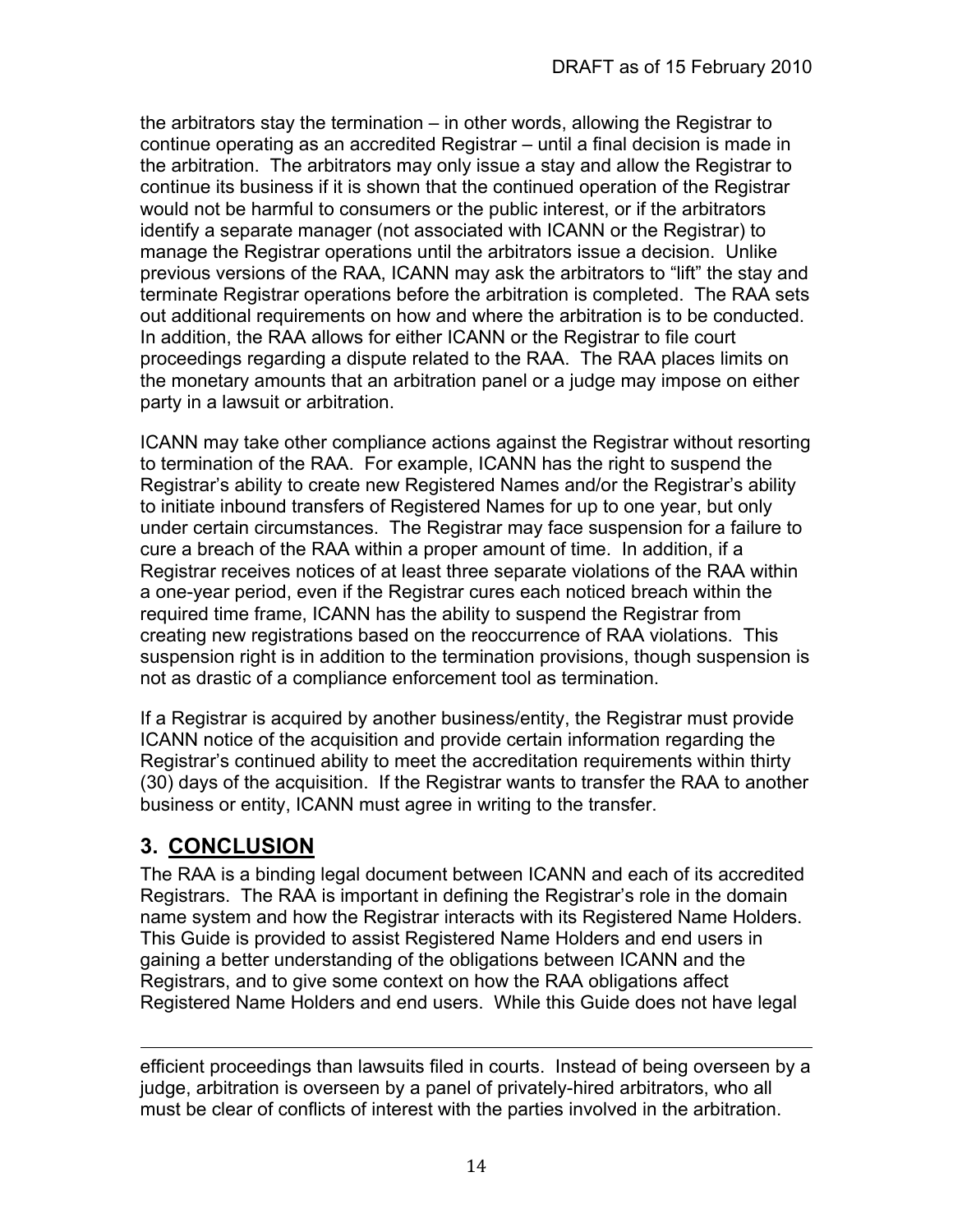effect, it represents an important step in making ICANN's work more accessible to all, and increasing a common understanding of the roles and responsibilities of all persons in the Internet Community.

## **4. GLOSSARY**

There are some basic terms that are helpful to understand when reading about ICANN and the domain name system (DNS). A more comprehensive glossary can be found at http://www.iana.org/about/glossary/. The general descriptions of terms here do not replace the legal definitions of terms used in the RAA, and are offered to provide assistance in reading and understanding this Guide.

**ccTLD or country code top-level domain:** ccTLDs are a class of TLDs (see below) that are only assignable to represent countries or territories on the ISO 3166 list. These are the two-character names, such as .DE for Germany, or .IE for Ireland. There will be additional ccTLDs in the near future, referred to as Internationalized Domain Name ccTLDs (IDN ccTLDs), which are non-Latin character equivalents and allow registration in scripts and characters local to the country, such as an Arabic representation of Saudi Arabia, or a Cyrillic representation of Russia. Registrations in ccTLDs are not subject to the provisions of the RAA.

**gTLD or generic top-level domain:** The class of TLDs (see below) that are used for general purposes, such as .COM or .NET. gTLDs are of two types: sponsored top-level domains, such as .JOBS or .TRAVEL, and the unsponsored TLDs, such as .COM and .NET. A sponsored TLD serves a specific community, and the registry interacts with a sponsoring organization that oversees the policy development for the operation of the sponsored TLD. The RAA applies to all registrations within gTLDs.

**Name Server:** A general term for a system on the Internet that answers requests to convert domain names into something else.

**Registered Name Holder:** The registrant of the domain name.

**Registrar:** An entity that acts on requests from Registered Name Holders to make changes at the registry, including the initial registration of domain names. The RAA applies to all Registrars that are accredited to register names within gTLDs.

**Registry:** For the purposes of understanding the RAA, a Registry is the record of all registrations within a particular TLD.

**Registry Operator:** The person or entity that runs a Registry.

**TLD or Top Level Domain:** A TLD is the highest level subdomain in the DNS, represented by everything to the right of the "dot", such as .COM, .UK, and .EDU.